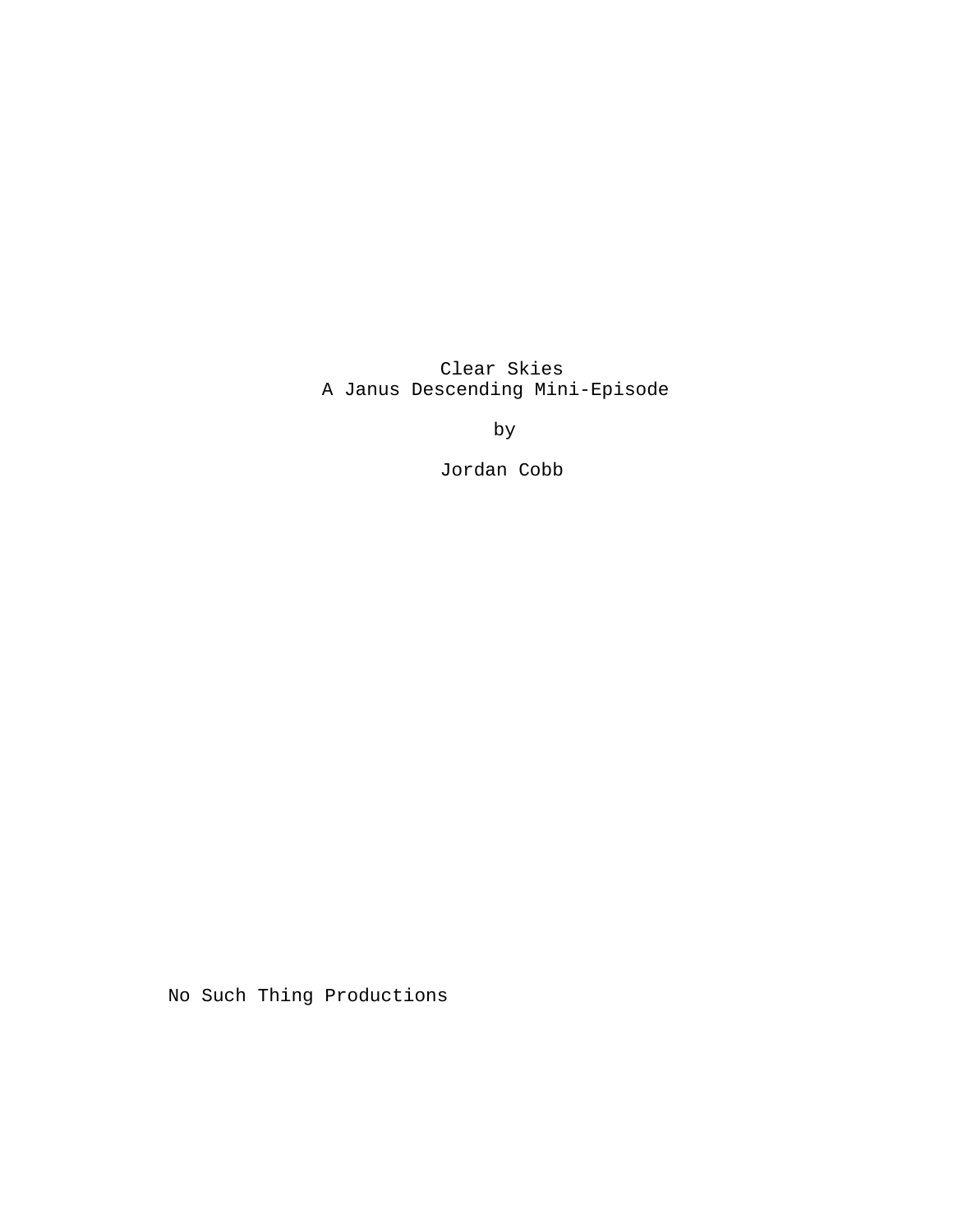SCENE ONE

EXT. Landing Pad, Aphelion Industries - DAY

Birds wheel and cry out against a clear, bright sky. A short ways away, we can hear the low murmur of a small crowd, gathered at the edge of a platform stage in front of the landing pad.

AXEL stands "backstage," hovering relentlessly over one of the TECHNICIANs, while ANDREA struggles to get him ready to face the press.

> ANDREA Sir, you're on in five-

AXEL (ignoring her) Anything?

TECHNICIAN Nothing yet, sir.

ANDREA Sir, if you would just-

AXEL Try the extended scan again.

## ANDREA

Axel, could you just-... (exasperated) Hold still! Do you want to walk out there with half a tie?!

# AXEL

For FUCKS SAKE Andrea, will you forget about the goddamn- (takes a deep breath) ... Sorry. I-... That was-... I'm sorry, Andrea.

# ANDREA

(understanding) It's alright... (quietly) Are you sure you want to do this?

AXEL I can't keep them waiting forever.

ANDREA

It's not too late. We could just call off the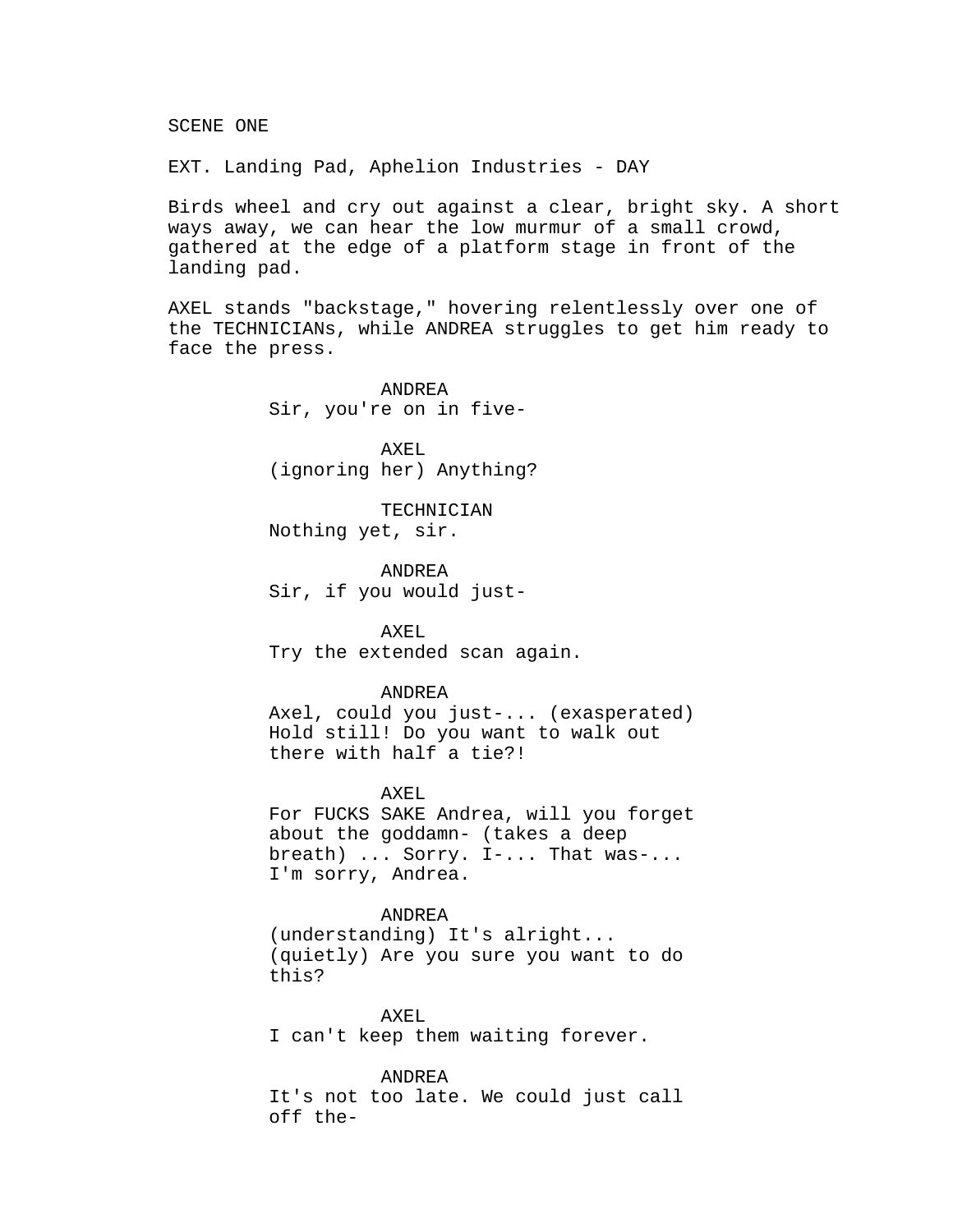AXEL

Absolutely not. I promised these people a televised event on landing day, and a televised event on landing day is what they're going to get.

# ANDREA

Without a ship?

beat. The silence is heavy.

## AXEL

(forcibly mild) A little rain delay isn't exactly unheard of.

(turning to the technician) But I wouldn't exactly mind an update. I know they're a bit... off schedule. Have been for weeks. That's... not unheard of. Building the future takes time. Space travel is a complicated and dangerous business. But we have to tell these people something.

... Have you run that scan, yet?

#### TECHNICIAN

Nothing on the radar yet, sir.

#### AXEL

What do you mean, "nothing?" There has to be something-

## TECHNICIAN

Sir, their guidance and tracking systems haven't been responding since they dropped out of orbit...

### AXEL

An issue you swore you had under control.

## TECHNICIAN

It's an experimental system. We had no way of knowing where the bugs might turn up-

## AXEL

I was under the impression that was your job. Your one very expensive job. To find the bugs and squash them when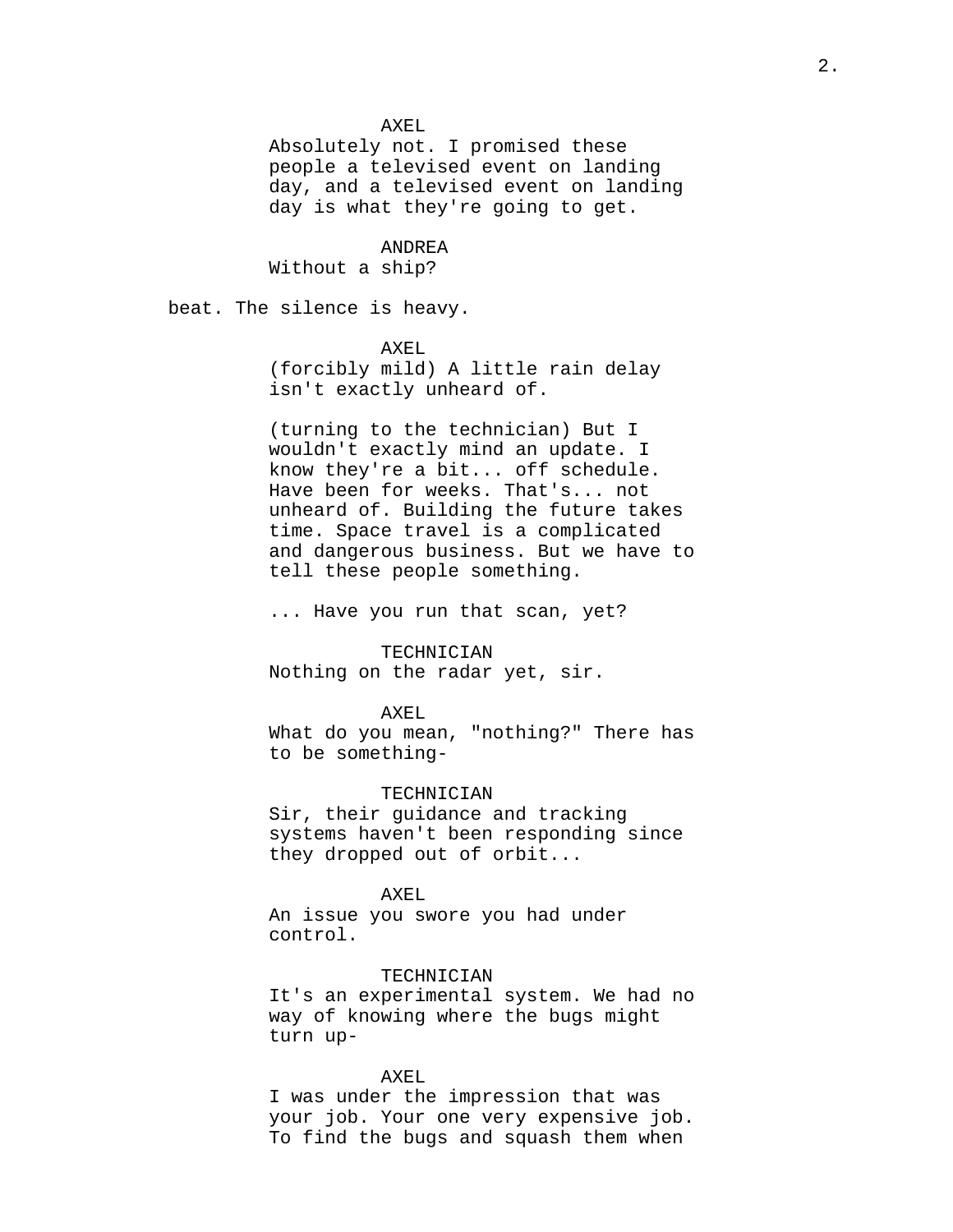they come crawling out of the pipes. To keep my brother safe.

#### TECHNICIAN

There isn't much we can do without being able to gain remote access to the ship. Until then, your brother is more than capable of handling-

#### AXEL

So. Where. Is. He?

# TECHNICIAN

It could be any number of things. Their systems could have been damaged. It may be solar flare interference, corporate sabotage. For all we know, they might just have turned their navigational relay off!

# AXEL

So hail their comms relay. They're within range, all we need is a signal-

#### TECHNICIAN

We've been sending out beacons and monitoring all broadcast frequencies for the past two months as... covertly as we can-

# AXEL

To hell with covert-

## ANDREA

(half to herself) Oh, Buller and the stockholders are going to love that...

Axel forces out an irritated sigh.

#### AXEL

Have you tried pinging the computer systems directly?

#### TECHNICIAN

No response.

AXEL What about the Shooting Stars?

TECHNICIAN They're still outside of the range of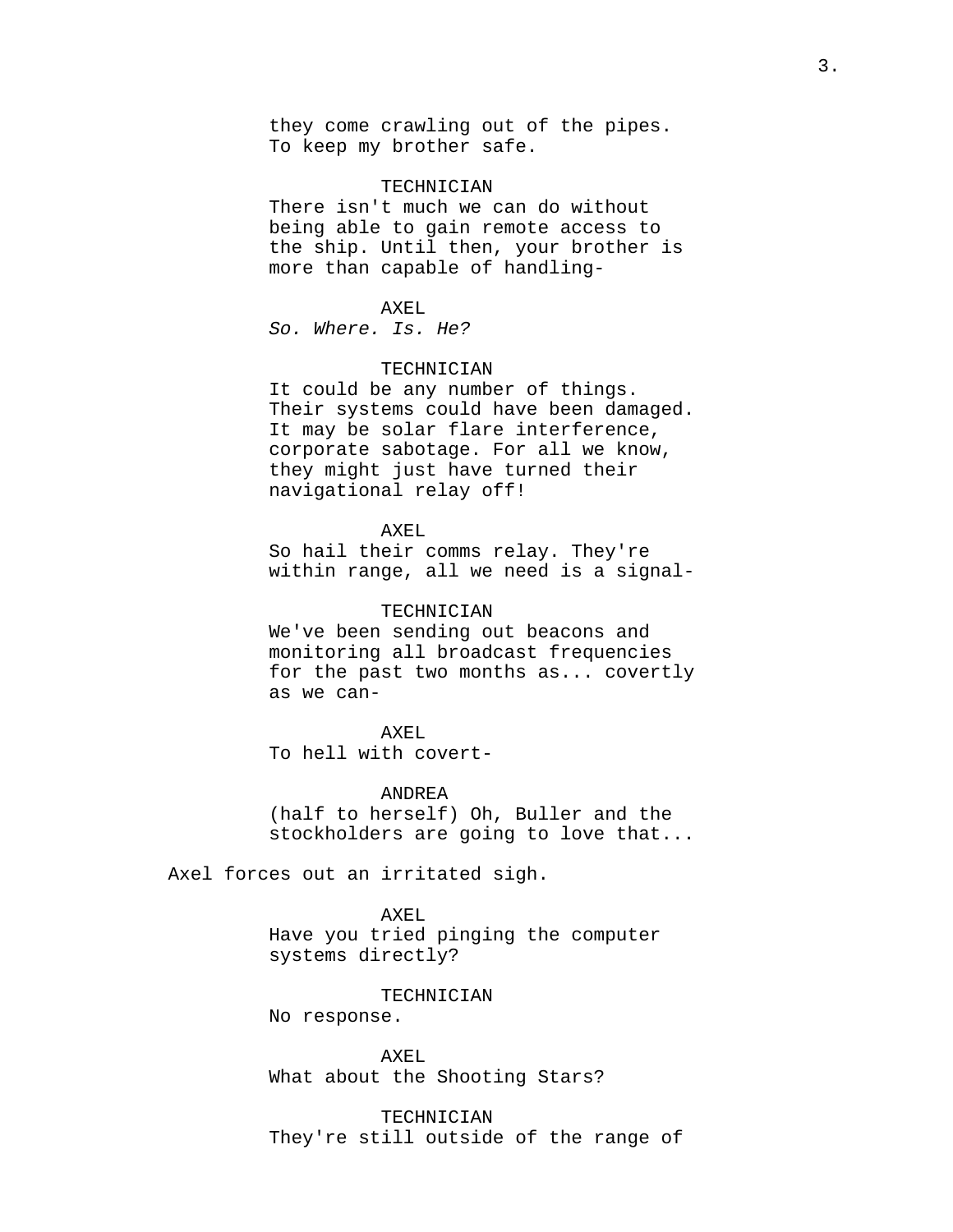the network.

#### AXEL

(a little shaken) They can't be. (then, regaining control of himself) Even if they were drifting, they should have reached at least the outer edges of the system by now. The satellites should have picked them up-

# TECHNICIAN

Mr. Crichton... We've been no contact with the Adamantine since they reached NCC-1701-Delta. No contact of any kind. I think it may be time we start considering the possibility they never even-

AXEL (deadly warning) Don't.

The technician swallows his words. Even Andrea stops her fussing.

beat.

# AXEL

(forced calm) I want a full scan of the Empire's airspace for any trace of the Adamantine. Everything you can pull in from the Shooting Stars. Branch them into the other networks if you have to. ALL of them. I want to see everything.

TECHNICIAN

But sir-

#### AXEL

I'll handle the legalities, you won't be held responsible. Just do it.

The technician hesitantly turns back to his screens and performs the scan.

A long, tense beat.

The computer lets out a sullen, negative blip. The technician slowly turns back to Axel.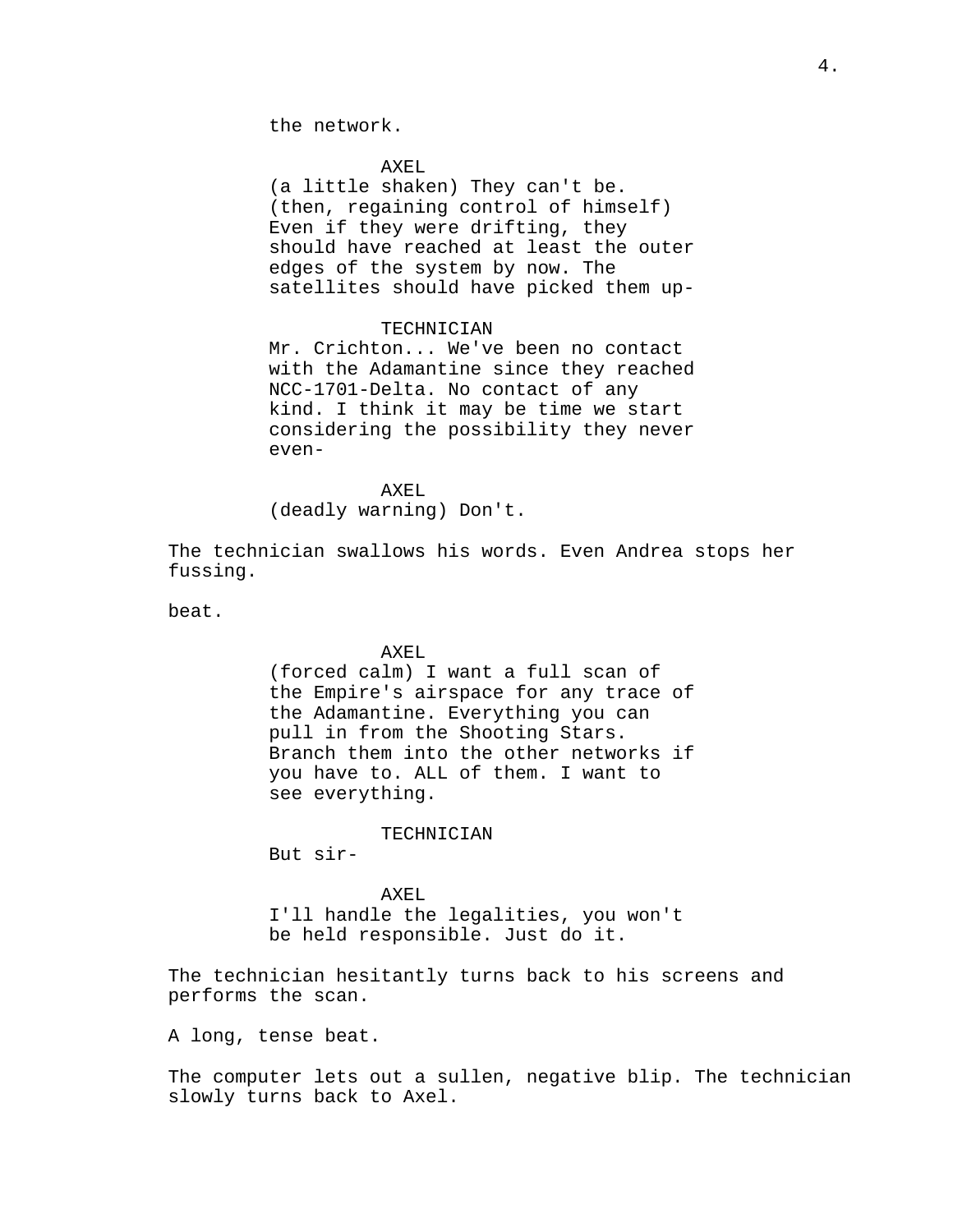# TECHNICIAN

There-... There is no sign of the Adamantine within the known bounds of the Human Empire, sir. ... Skies are clear.

There is a crackle in Andrea's headset.

ANDREA (hesitant) ... Sir? You're on...

beat.

AXEL ... Right. ... Okay. Okay.

He straightens his tie.

AXEL. Let's give the vultures what they came for.

He pushes past Andrea and the technician, and moves up onto the platform stage. When he hits the stage, it is as if a switch has been flipped -- Axel is On; a charmer, a conman, a showman at the peak of his game.

We hear flashbulbs popping. The wind howls, as the birds continue to wheel and cry. We become intensely aware of how painfully, fundamentally alone Axel is, standing there at the podium.

> AXEL Good morning! I'd say I was sorry to keep you all waiting, but on a beautiful day like this, I'm happy to be your excuse to get out of the office... and of course, to let you be mine...

Appreciative chuckles rise from the crowd.

#### AXEL

We might as well start with the elephant in the room. Or... the lack thereof. You've come from near and far, you're tuning in at home, or on the radio, to join us in celebrating our Landing Day. The triumphant return of our intrepid adventurers to the stars. We've got the audience... the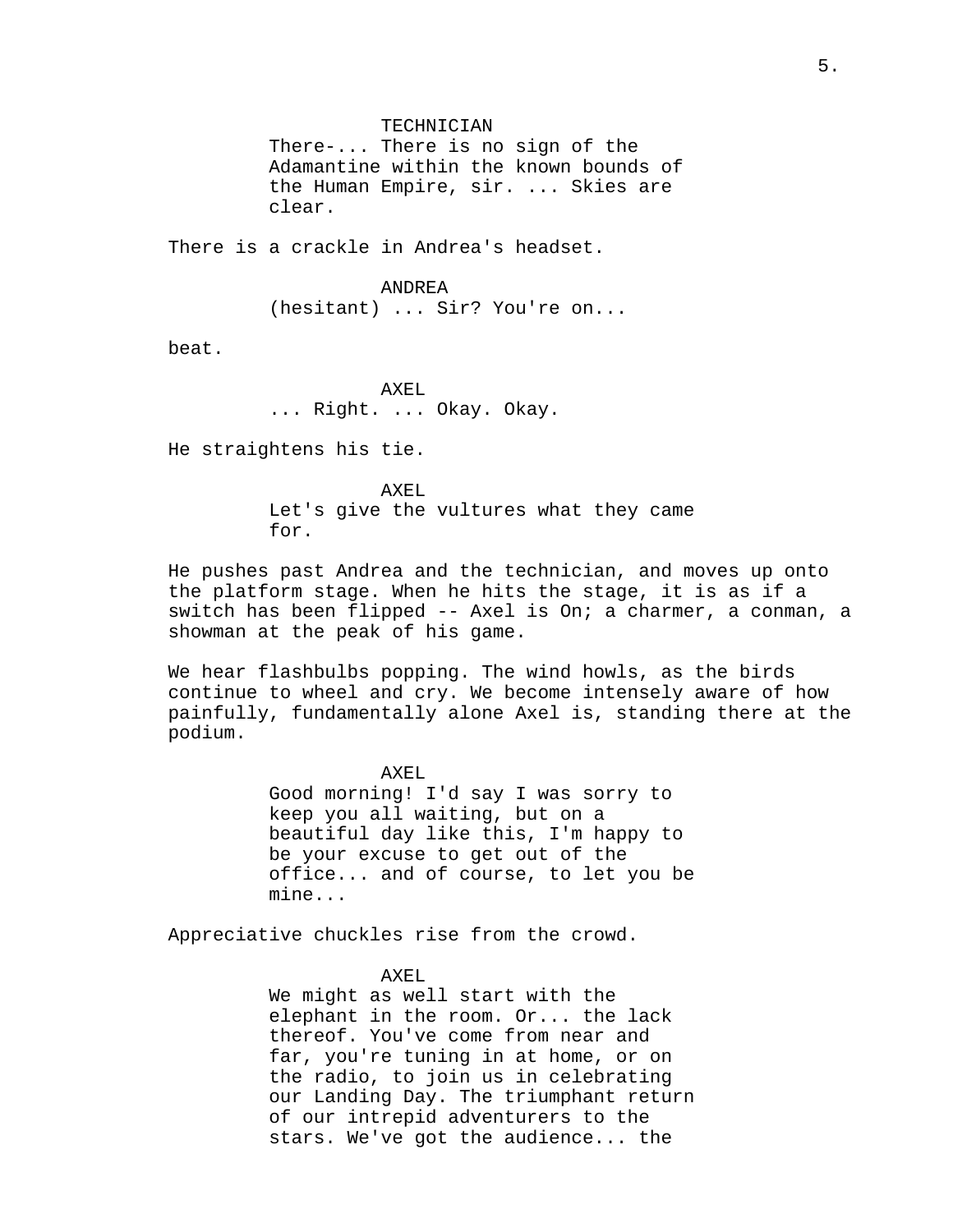technicians... We've certainly got the space...

Another light chuckle moves through the assembly.

Unfortunately, our main spectacle - our team on the Adamantine is running a fair bit behind schedule. And it doesn't look as though they'll be coming home as soon as we had hoped.

A murmur begins to ripple through the crowd, and uneasy swell of sound.

> I want to emphasize first that there is nothing to worry about. We are, all of us, acutely aware just how precise the science of space exploration is. And how wildly unpredictable this big beautiful universe can be. This... technical delay, while disheartening, is just another adventure in the making.

> Our technicians are closely monitoring the situation, and keeping us apprised as they do everything they can to assist our crew in their safe return to the Empire. For the rest of us... all we can do is what we all do best. Keep our minds on the stars, and keep scanning those clear skies.

As if drawn instinctively, Axel turns his eyes toward the skies. We hear the shifting of the crowd as they follow his gaze, peering up into the endless, open blue.

beat.

Birds call mournfully. A breeze plays with people's clothing and hair. In the far distance, we can hear the Atlantic Ocean breaking against the Manhattan shores.

A moment of pure, natural silence, full of private hope and worry.

> AXEL (almost to himself) What must they be seeing right now? A hundred billion stars sweeping their way across the arm of some lonely galaxy... That deep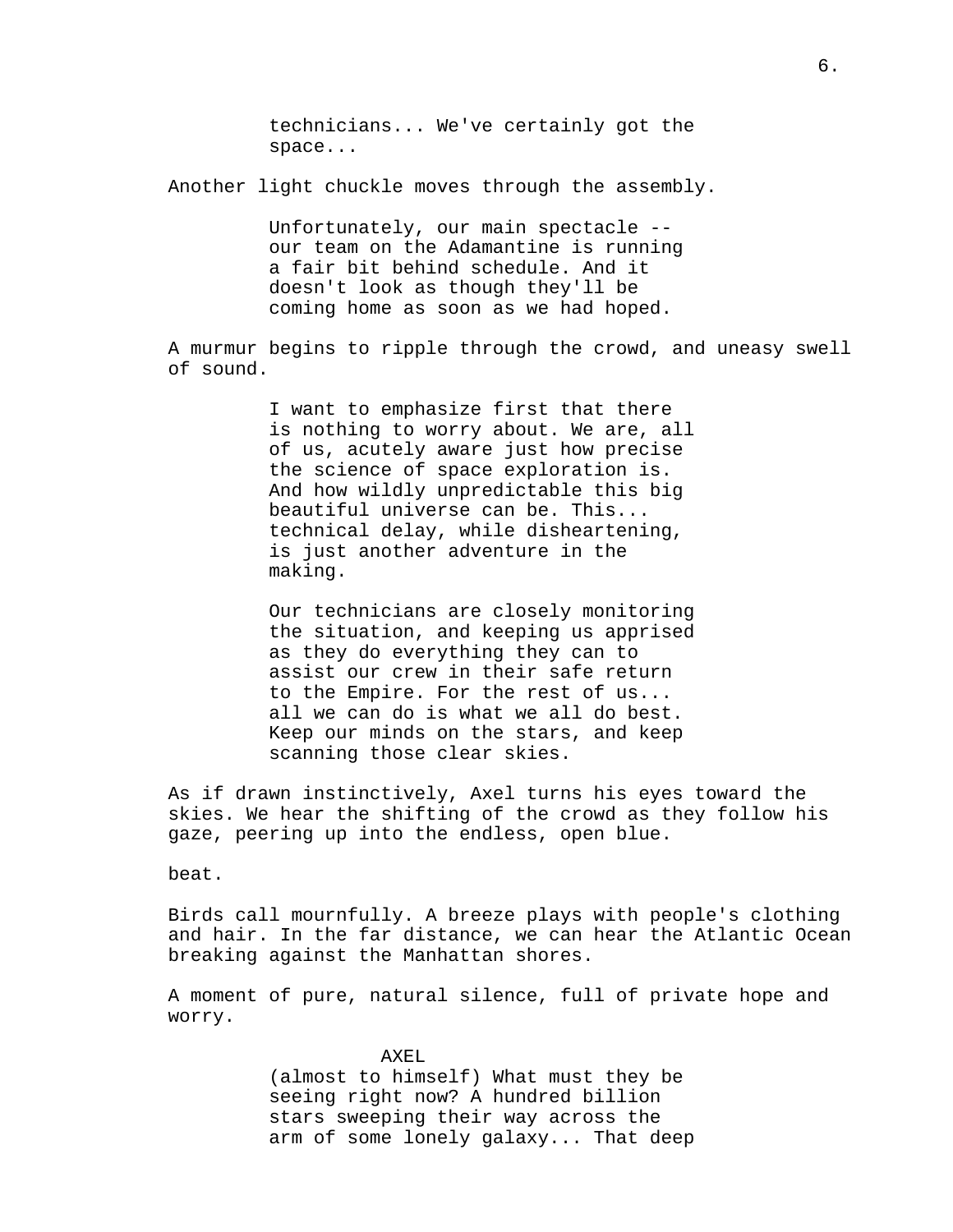and endless darkness, pierced through here and there by the faintest blueflame flickerings of light... Every second. Every instant. Every fluttering breath is just... Stardust and possibilities.

... You know... I almost went with them? Almost. We've all felt it. You feel it now, I can see it in your eyes. That... pull. Like gravity's kiss tugging you into a black hole. Up there. That's where the world begins... Been carrying that sense with me... all my life. It's why I'm here. Why we built this. Why we reach... (laughs softly) What I wouldn't give...

He scans the skies. They are so empty. So blue. And he knows, suddenly, they always will be.

> AXEL ... We chase it. On the wings of our muses, to the deepest corners of the universe, across those wild and shining spaces... Some of us... chase it. That pull. And the rest of us stay grounded... gathering stardust... All we can do is watch the skies... And wait for the others to come home...

A voice breaks in on Axel's reverie.

CHEL Do you regret it?

AXEL (disoriented) I-... What?

The world shifts. Something warps, and for a moment, the sounds of the crowd, the skies, everything seems muffled and dulled, as if Axel is standing underwater. His own breathing and his heartbeat around loud in his own ears, echoing strangely in this warped space.

And there she is. CHEL. Standing in the center of the crowd. Staring up at him.

But... that can't be right.